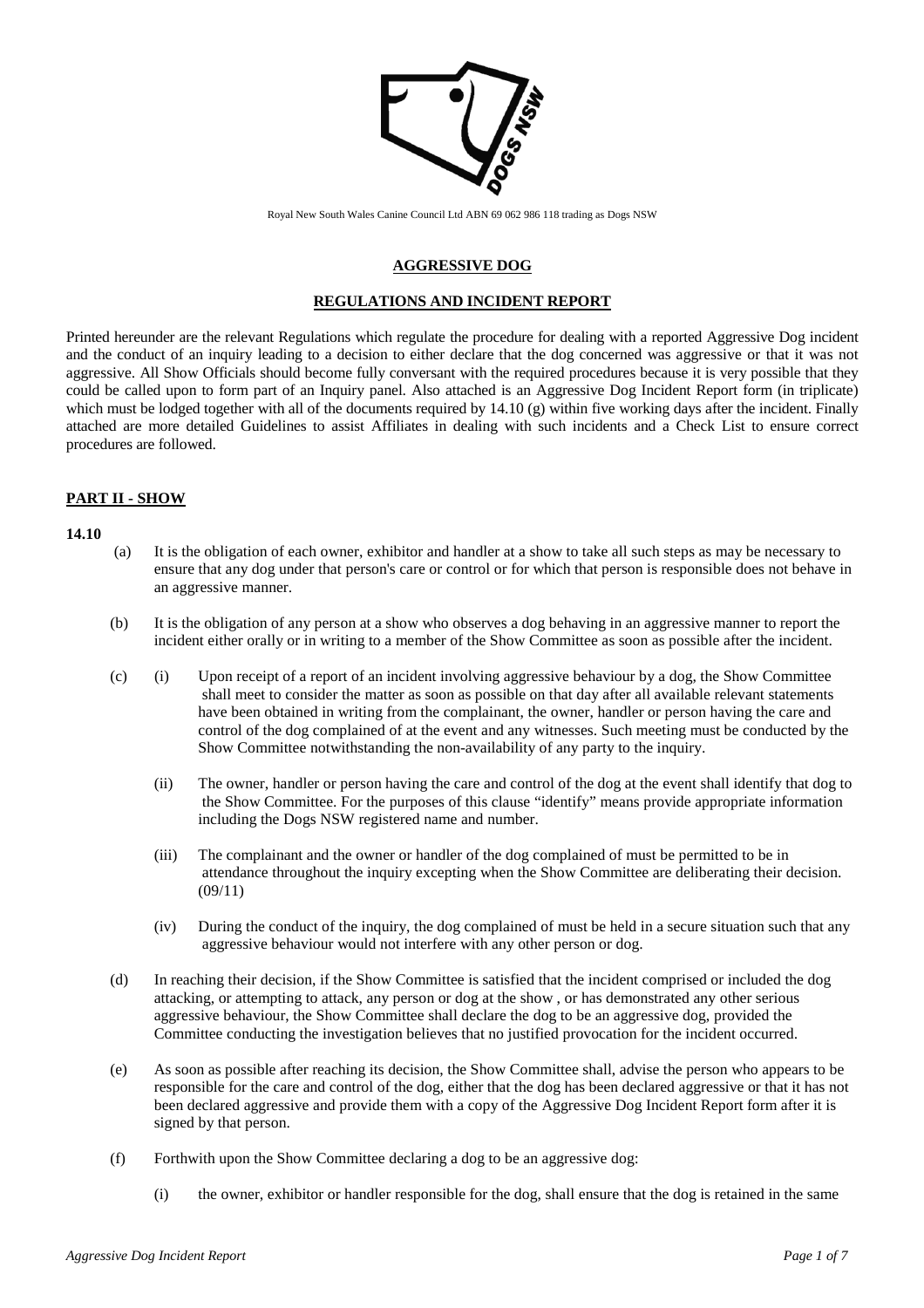secure situation in which it was placed for the duration of the inquiry and until such time as it is ultimately removed from the showground.

- (ii) the dog shall ipso facto be suspended for a period of two months and for such further period until the Board of Directors have made their decision in accordance with 14.10 (h). During that period the dog shall not be allowed to enter or remain upon any showground.
- (g) Following completion of an aggressive dog inquiry, the Show Committee shall within 5 working days, provide Dogs NSW with a full written report of the incident and of the Show Committee's decision. Such report shall include a copy of all written statements concerning the incident, the Minutes of the Show Committee Meeting, the Incident Report form referred to in (e) above, relevant catalogue pages and any other related documents.
- (h) Within 2 calendar months of receipt of the report referred to in (g) the Board of Directors shall consider the report and if satisfied that the dog is likely to constitute a danger to persons, other dogs or property at any Show, may for such period as the Board of Directors consider appropriate:
	- (i) suspend or disqualify or otherwise debar the dog from being an exhibit,
	- (ii) impose conditions in relation to the exhibition of that dog at a Show,
	- (iii) direct that the dog is not to be bred with,
	- (iv) transfer the dog within the register, or
	- (v) cancel the registration of the dog.
	- (vi) impose a requirement that the dog undertake a temperament test in accordance with Part I of the Regulations (Section 20) and impose any such conditions relating thereto. Should the Board of Directors make a determination that the dog is not likely to constitute a danger as described above, the Board may resolve to immediately end any suspension that was imposed in accordance with (f) (ii).
- (i) If for any reason the Board of Directors has not finally dealt with the matter within the 2 month period referred to in (h) the owner of the dog may make written application to the Board of Directors for the removal of the suspension referred to in  $(f)$  (ii).

Upon receipt of such application, the Board of Directors shall either:

- (i) grant the application, or
- (ii) reach a decision in relation to the matter but if such decision is not reached within a period of one month' from the date of such application, the application shall be deemed to have been granted.
- (j) Subject to (k), no person shall have any claim upon or recourse against any member of the Show Committee or any other person as a consequence of any action taken purportedly pursuant to the foregoing provisions of this regulation. (11/93)
- (k) It shall be the responsibility of the affiliate concerned to ensure that the Show Committee complies with the requirements of this regulation 14.10. If the Show Committee fails in any respect to comply with the procedures and requirements of this regulation, the Board of Directors may impose on the affiliate and the affiliate shall pay (within such time as the Board of Directors may require) a fine of no less than \$250 (but not exceeding \$1,000).
- (l) For the purpose of this Regulation 14.10, 'show' includes any trial, parade, picnic day, event or other activity in which a member participates with a registered dog. If the incident occurs at an activity which did not require approval of Dogs NSW, the Show Committee for the purposes of this regulation 14.10 shall comprise the most appropriate three persons from amongst the organisers.
- (m) This Regulation 14.10 shall have effect commencing 1 hour prior to the commencement of a Show and continuing for 30 Minutes after the conclusion of the Show. (10/97)
- (n) The Dogs NSW Representative shall attend and observe any inquiry held at a Recognised Show in relation to an Aggressive Dog Incident for the purposes of reporting only. The Representative should not be asked for advice by any party to the inquiry. (06/08)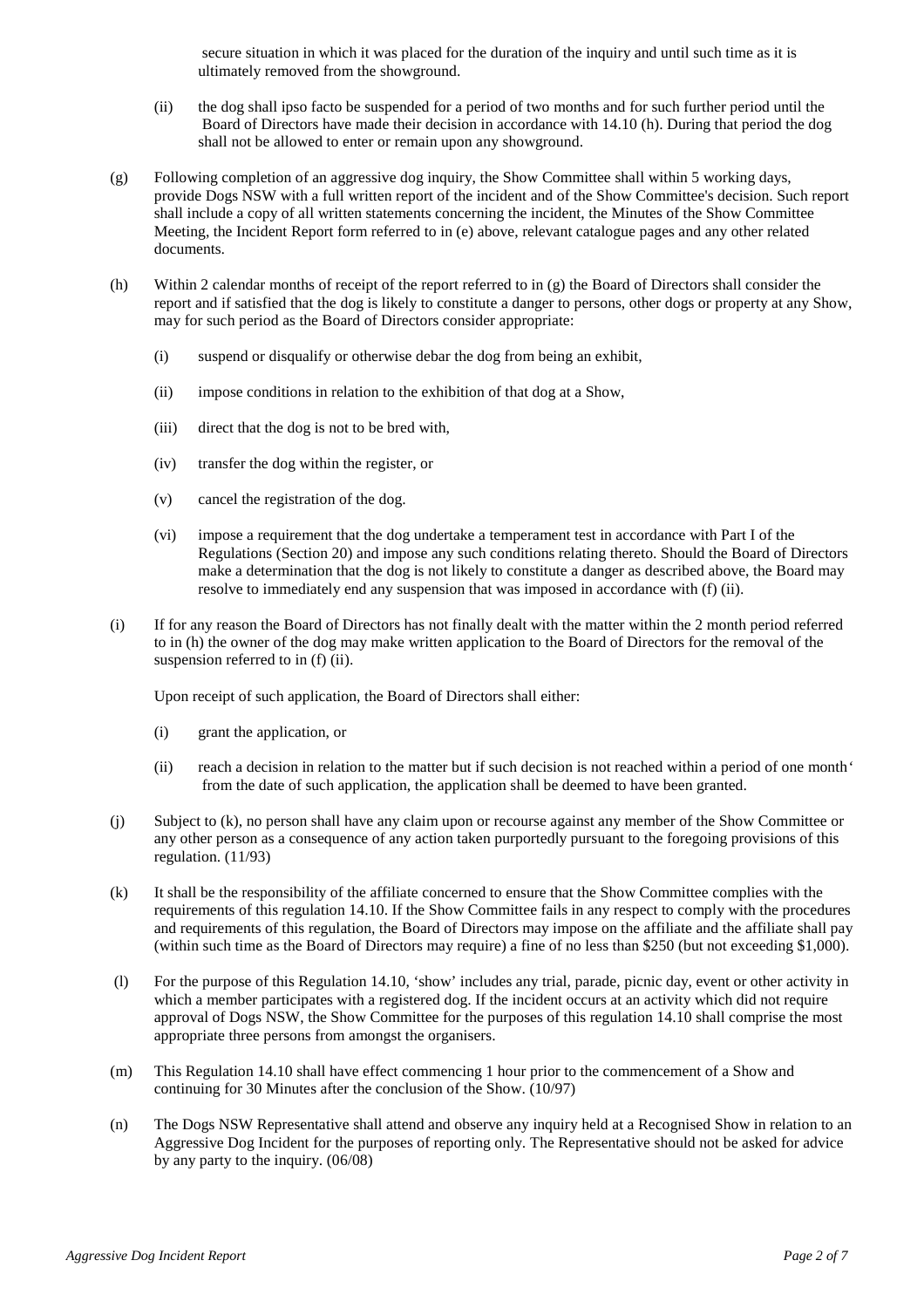

Royal New South Wales Canine Council Ltd ABN 69 062 986 118 trading as Dogs NSW

#### **GUIDELINES FOR SHOW COMMITTEES WHEN DEALING WITH AGGRESSIVE DOGS**

Due to the increased awareness of the general public to dog attacks there has been a necessity for Dogs NSW to implement Regulations to attempt to overcome the incidence of dog attacks at shows.

We are all aware that on a showground where a large number of dogs gather there will always be incidents of dogs being aggressive toward one another especially in the terrier, guarding and hunting breeds. However, this natural tendency of dogs to fight must not be used as an excuse for an overly aggressive temperament or a dog which continually or without reason attacks. This type of animal must be reported and steps taken to improve its behaviour.

The question of a dog which bites a person is of far greater concern. Members must be made aware that under the NSW Companion Animals Act, the owner of a dog who attacks a person is liable to hefty fines, possible declaration of their dog as a dangerous dog, as well as possible seizure and destruction of their dog. Show Committees because of their authority at shows must accept the responsibility of taking all actions possible to lessen the chance of attacks. If one does occur they must report it diligently. Some of the actions which the Regulations allow you to implement to lessen the chance of an attack are:

- 1. Ensure that a clear two metres pathway is kept around all rings.
- 2. Have a designated assembly area for each ring and only allow the breed being judged into that area.
- 3. If possible, when setting up your rings, have separate entry and exits. If not possible ensure that the Stewards control the gateway so only one class is trying to use it at a time.
- 4. Ensure that dogs if they are tethered have a responsible person with them at all times
- 5. Ensure the exhibitors do not exercise dogs on retractable leads or off lead while the show is in progress.
- 6. In extreme cases where exhibitors are seemingly guilty of misconduct, as defined in Regulations Part II Show 16.1, the Show Committee has the authority to implement the following related Regulation: 16.2 A person who contravenes Regulation 16.1 may be cautioned by an official of the Show. If thereafter he again contravenes Regulation 16.1, he may be requested by an official to leave the Showground (and to remove any exhibit thereon) and, if so requested shall leave forthwith. **06/07**

All these measures are common sense but if Show Committees implement them the number of incidents will decrease considerably.

#### **AN ATTACK OCCURS AND IS REPORTED**

If an incident occurs at a show and is reported, the Regulations require your Show Committee, as soon as possible after the report to conduct an investigation. The inquiry must be held irrespective of whether any relevant party has left the grounds.

Immediately the owner, handler or person having the care and control of the dog is advised that an aggressive dog inquiry is to be held, they should immediately ensure that the dog concerned is placed in a secure situation such that any aggressive behaviour does not interfere with any other person or dog.

Prior to the inquiry commencing, the Show Committee shall obtain from all relevant persons and witnesses still on the showground, a written statement of what occurred in the incident The statements of the two principal parties must be made available to each other so they may prepare to question the other's statement during the inquiry.

The Show Committee must consist of three Show Officials excluding officiating Judges and must not include the Dogs NSW Representative. At an Agricultural show the Show Committee shall consist of three of the persons nominated as the Dog Section Committee on the Show application.

Note: Show Officials is defined in the Constitution as "all judges, stewards and similar officials engaged in the administration of the show in question and includes the members of any show committee".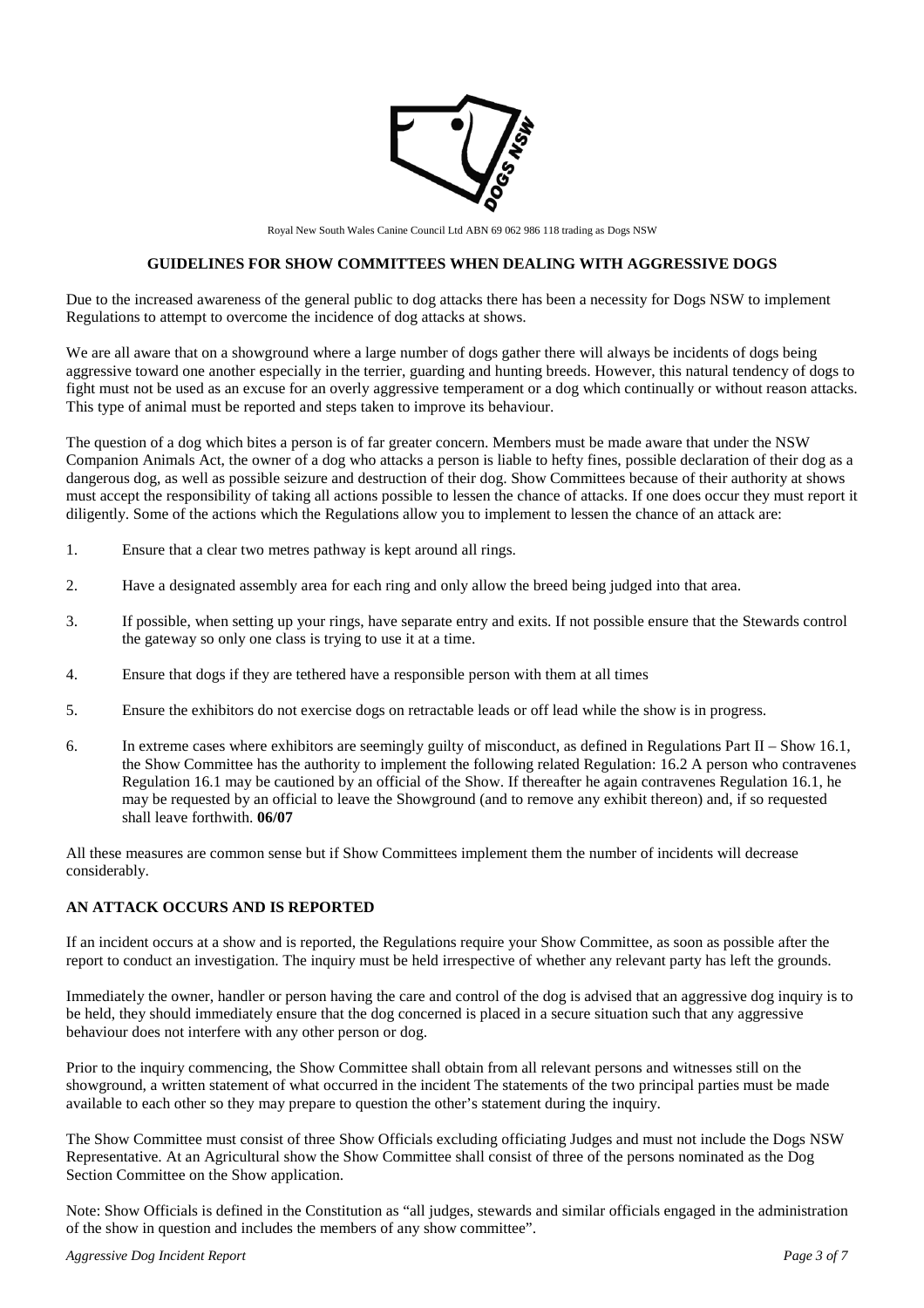From among its three Members, the Show Committee shall elect one of its members to be Chairman. **CONDUCT OF INQUIRY**

Apart from the Show Committee, the complainant and owner or handler of the dog complained of must be permitted to be in attendance at all times excepting during deliberation of the Committee's decision.

Other witnesses should only be present when called to present their evidence.

The Chairman shall introduce all parties at the investigation and in particular the members of the Show Committee.

The Chairman shall initiate the investigation with the following statement:

"This investigation is to examine an alleged incident that the dog "..............." acted aggressively in that it ......................................

The inquiry must look at all evidence relating to the incident but only to that incident, comments like "he's been having a go at everything all weekend" or "he's always like that" are not relevant, and must not be allowed. The person making the report must give evidence as should all witnesses, where possible in writing. The owner or person responsible for the dog must be permitted to be in attendance at all times and must be allowed to question witnesses, make statements, and generally defend his dog.

### **DECISION**

He/she must be excused while the Show Committee deliberates its decision. The Show Committee must take into account any provocation which occurred. If a person teases or torments the dog, or acts cruelly towards it, it would be seen as provocation. Equally if a dog were to attack, or enter an area that a second dog would normally be expected to defend, this could also be seen as provocation; which must be considered in each case before a dog is declared aggressive. Similarly, if another dog attacks or threatens the dog, his owners, or the owners property this would also constitute provocation, and the dog would not automatically be declared aggressive.

However, these type of actions are not to be allowed in the judging ring or an assembly area. If a dog is to be exhibited it is expected to be adequately trained and calm enough to stand in a class and be handled by the judge without aggressiveness.

Once the Show Committee has heard all the available evidence it must make a judgement as to whether the dog was aggressive or not. The principal parties must be advised of the decision forthwith and the reasons for that decision.

Upon completion of an inquiry, the Aggressive Dog Incident Report form must be completed and signed by the owner or person in charge of the dog who is to be provided with a copy of that form at the time.

#### **IF DOG FOUND AGGRESSIVE**

- i. the owner, exhibitor or handler responsible for the dog, shall ensure that the dog is retained in the same secure situation in which it was placed for the duration of the inquiry and until such time as it is ultimately removed from the showground.
- ii. the dog shall ipso facto be suspended for a period of two months and for such further period until the Board of Directors have made their decision in accordance with 14.10 (i). During that period the dog shall not be allowed to enter or remain upon any showground.
- iii. If for any reason the Board of Directors has not finally dealt with the matter within the 2 month period of suspension referred to above, the owner of the dog may make written application to the Board of Directors for the removal of the suspension.

## **IF DOG NOT FOUND AGGRESSIVE**

Although there is no immediate action taken against a dog following a finding by the Show Committee that the dog was not aggressive, the matter is not finalised until such time as the Board of Directors review the case in accordance with Regulation 14.10 (h) and make the determination required.

### **CLUB REPONSIBILITIES FOLLOWING INQUIRY**

Within 5 working days a report must be submitted to Dogs NSW, together with a copy of all written statements, the Minutes of the Show Committee Inquiry, the Aggressive Dog Incident Report Form, catalogue pages and any other relevant documents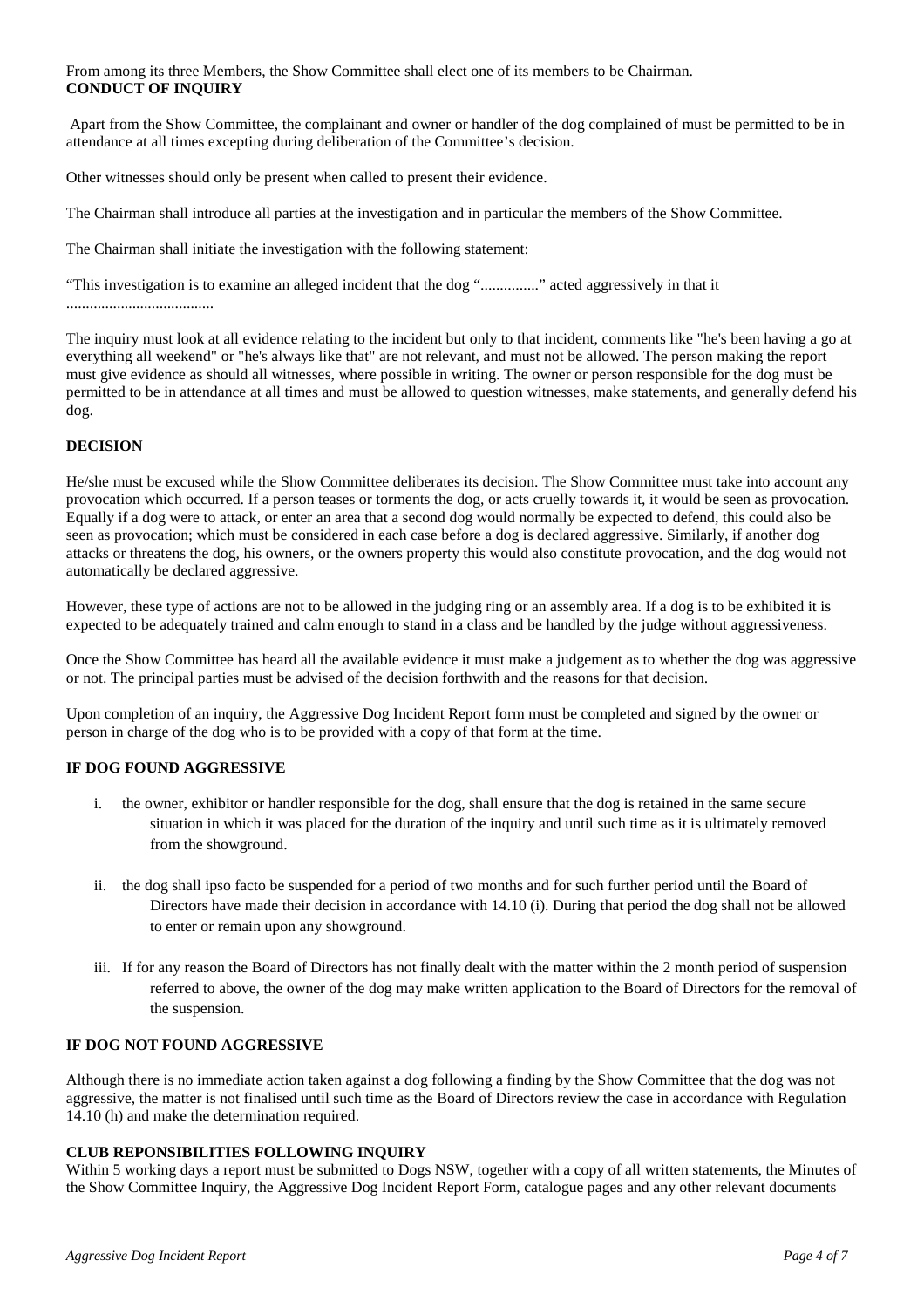

# **CHECKLIST FOR AGGRESSIVE DOG INCIDENTS**

| <b>INCIDENT</b>                  | <b>ACTION</b>                                                                                                                                                                                                                                                      |
|----------------------------------|--------------------------------------------------------------------------------------------------------------------------------------------------------------------------------------------------------------------------------------------------------------------|
| An attack occurs and is reported | Owner or person in charge of alleged aggressive dog required<br>to immediately place the dog in a secure situation.                                                                                                                                                |
|                                  | Obtain available written statements from the complainant,<br>the owner or handler of the dog complained of, and any<br>witnesses.                                                                                                                                  |
|                                  | Convene an Inquiry Committee as soon as possible<br>consisting of three Show Officials excluding officiating<br>judges, or, if at an Agricultural Show, three of the persons<br>nominated on the Show Date Application as being the Dog<br>Section officials.      |
|                                  | The Inquiry Committee is to elect a Chairman from among<br>its number.                                                                                                                                                                                             |
|                                  | The Dogs NSW Representative must observe, but must not<br>otherwise participate in the Inquiry.                                                                                                                                                                    |
| <b>Conduct of Inquiry</b>        | 1. Apart from the Show Committee, the two principal parties<br>must be permitted to be in attendance at all times excepting<br>during deliberation of the Committee's decision.                                                                                    |
|                                  | Other witnesses should only be present when called to<br>present their evidence.                                                                                                                                                                                   |
|                                  | 2. Chairman to make opening statement per the Guidelines.                                                                                                                                                                                                          |
|                                  | 3. The two principal parties must be given the opportunity to<br>question each other and any witnesses during the inquiry.                                                                                                                                         |
| <b>Decision</b>                  | Upon completion of the presentation of evidence, the Show<br>Committee will deliberate its decision and either find the dog<br>aggressive or not aggressive after taking into consideration<br>any provocation which may have occurred.                            |
|                                  | Upon that decision being made, the two principal parties<br>shall be called back into the room to be informed of the<br>decision and given the reasons for that decision.                                                                                          |
|                                  | Irrespective of whether the dog was declared aggressive or<br>not aggressive, the Aggressive Dog Incident Report form<br>must be completed and signed by the owner or person in<br>charge of the dog who is to be provided with a copy of that<br>form at the time |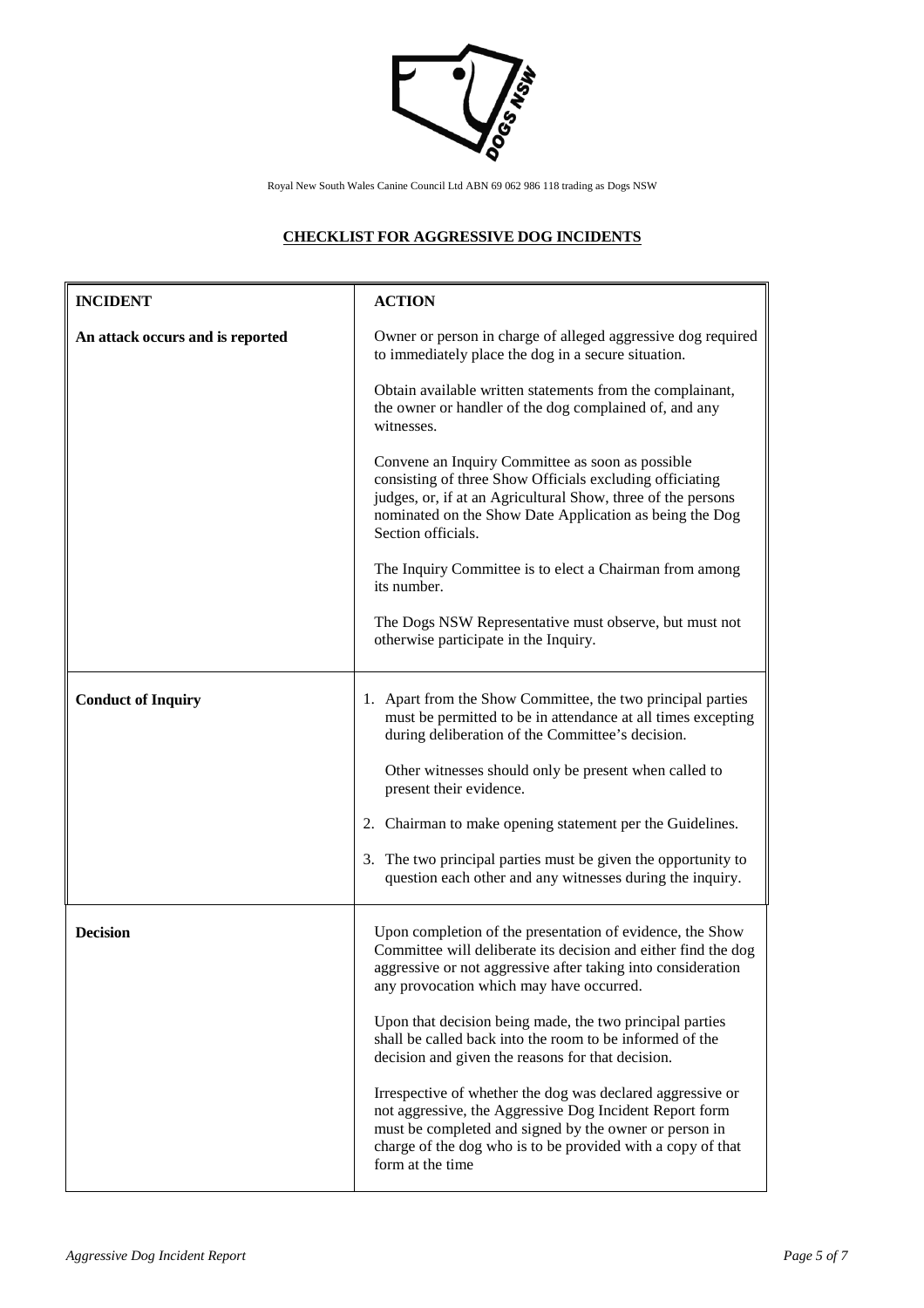| If Dog Found Aggressive                        | 1. the owner, exhibitor or handler responsible for the dog,<br>shall ensure that the dog is retained in the same secure<br>situation in which it was placed for the duration of the<br>inquiry and until such time as it is ultimately removed from<br>the showground<br>the dog shall ipso facto be suspended for a period of<br>2.<br>two months and for such further period until the Board of<br>Directors have made their decision in accordance with<br>14.10 (h). During that period the dog shall not be allowed<br>to enter or remain upon any showground. |
|------------------------------------------------|---------------------------------------------------------------------------------------------------------------------------------------------------------------------------------------------------------------------------------------------------------------------------------------------------------------------------------------------------------------------------------------------------------------------------------------------------------------------------------------------------------------------------------------------------------------------|
| If Dog Found Not Aggressive                    | Although there is no immediate action taken against a dog<br>following a finding by the Show Committee that the dog was<br>not aggressive, the matter is not finalised until such time as the<br>Board of Directors review the case in accordance with<br>Regulation 14.10 (h) and make the determination required.                                                                                                                                                                                                                                                 |
| <b>Club Responsibilities Following Inquiry</b> | Within 5 working days a report must be submitted to Dogs<br>NSW, together with a copy of all written statements, the<br>Minutes of the Show Committee Inquiry, the Aggressive Dog<br>Incident Report Form, catalogue pages and any other related<br>documents                                                                                                                                                                                                                                                                                                       |